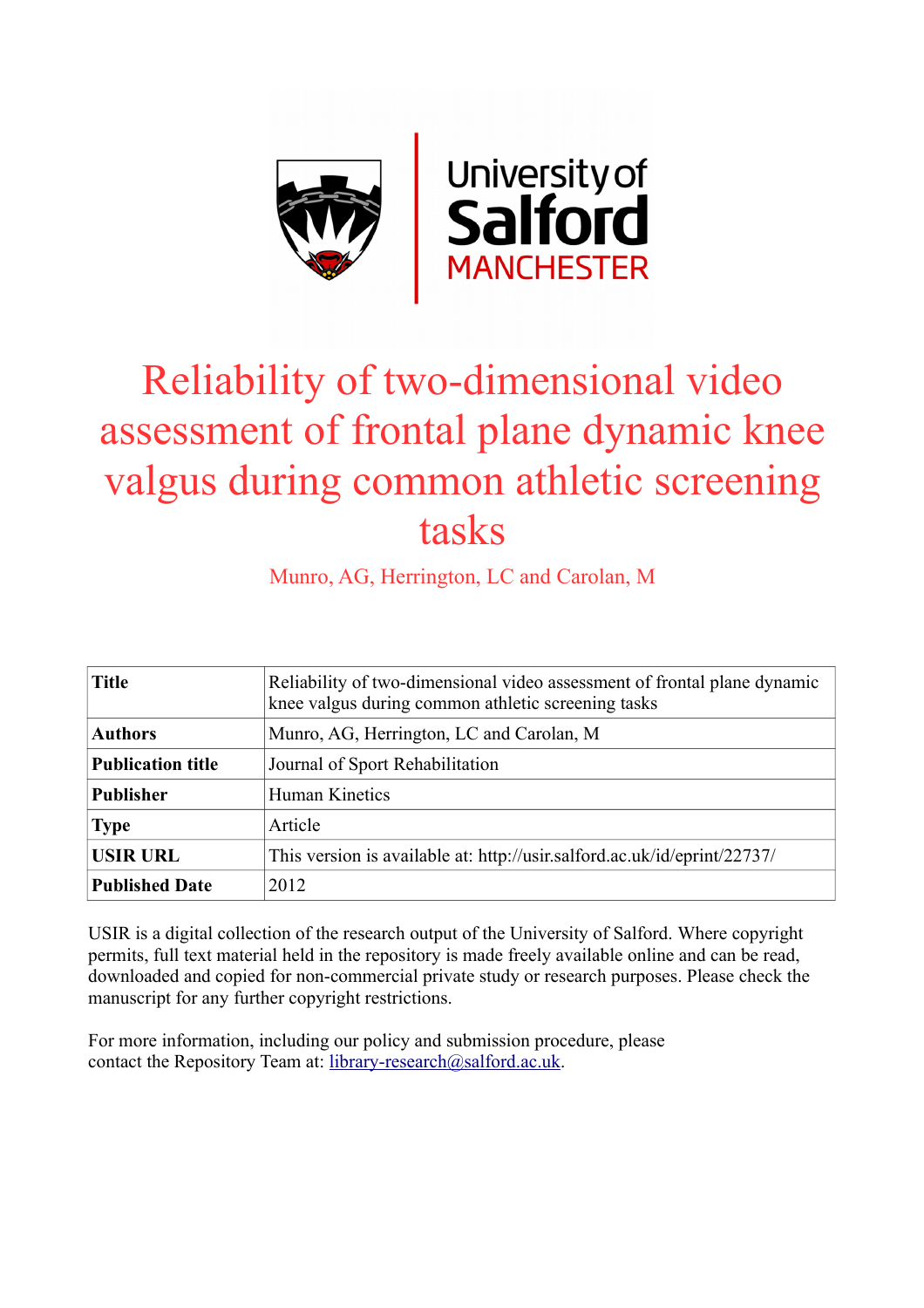# **Reliability of 2-Dimensional Video Assessment of Frontal-Plane Dynamic Knee Valgus During Common Athletic Screening Tasks**

#### **Allan Munro, Lee Herrington, and Michael Carolan**

*Context:* Two-dimensional (2D) video analysis of frontal-plane dynamic knee valgus during common athletic screening tasks has been purported to identify individuals who may be at high risk of suffering knee injuries such as anterior cruciate ligament tear or patellofemoral pain syndrome. Although the validity of 2D video analysis has been studied, the associated reliability and measurement error have not. *Objective:* To assess the reliability and associated measurement error of a 2D video analysis of lower limb dynamic valgus. *Design:* Reliability study. *Participants*: 20 recreationally active university students (10 women age  $21.5 \pm 2.3$  y, height  $170.1 \pm 6.1$  cm, weight  $66.2 \pm 10.2$  kg, and 10 men age  $22.6 \pm 3.1$  y, height  $177.9 \pm 6.0$  cm, weight  $75.8 \pm 7.9$ kg). *Main Outcome Measurement:* Within-day and between-days reliability and measurement-error values of 2D frontal-plane projection angle (FPPA) during common screening tasks. *Interventions:* Participants performed single-leg squat and drop jump and single-leg landings from a standard 28-cm step with standard 2D digital video camera assessment. *Results:* Women demonstrated significantly higher FPPA in all tests except the left single-leg squat. Within-day ICCs showed good reliability and ranged from .59 to .88, and between-days ICCs were good to excellent, ranging from .72 to .91. Standard error of measurement and smallest detectable difference values ranged from 2.72° to 3.01° and 7.54° to 8.93°, respectively. *Conclusions:* 2D FPPA has previously been shown to be valid and has now also been shown to be a reliable measure of lower extremity dynamic knee valgus. Using the measurement error values presented along with previously published normative data, clinicians can now make informed judgments about individual performance and changes in performance resulting from interventions.

*Keywords:* measurement error, frontal-plane projection angle, outcome measures

Injury to the knee-joint complex is one of the most commonly occurring injuries in a number of sports.<sup>1,2</sup> Most knee injuries such as anterior cruciate ligament tears and patellofemoral pain syndrome occur through noncontact or overuse mechanisms.<sup>1,3</sup> The cause of such noncontact and overuse injuries is multifactorial. Abnormal lower limb biomechanics during activity has been widely postulated as a factor in the etiology of both traumatic and overuse knee injury.3–6 Altered hip, knee, and ankle kinematics have been termed dynamic knee valgus4 and are widely reported to be related to knee injury.3,4,6 Other factors include changes in lower limb kinetics and muscle strength or length.

A number of screening tests have been used in the literature to assess dynamic knee valgus. These have included the single-leg squat<sup>5,7,8</sup> (SLS), drop vertical jump,  $4,9,10$  drop landing,  $11$  and single-leg landing  $12$  (SLL). Most of these studies used 3-dimensional (3D) motion

analysis to quantify lower limb biomechanics, and these methods are seen as the gold standard for analyses of this type. However, because of the financial, spatial, and temporal cost of 3D motion analysis it is not practical for most clinical settings or for use in large screening programs useful to sport. Therefore, 2-dimensional (2D) techniques, which employ less expensive, portable, and easy-to-use equipment, may be more useful. Twodimensional analysis has been used previously to measure knee-valgus angle in athletic, general, and injured populations.7,9

Willson et al<sup>7</sup> introduced the use of frontal-plane projection angle (FPPA) of the knee to quantify kneevalgus motion during the SLS test. Two recent studies have looked at the validity of 2D video analysis in quantifying FPPA of the knee compared with existing 3D techniques.5,13 Two-dimensional peak FPPA was shown to account for 58% to 64% of the variance in average peak 3D knee-abduction angle between subjects during side-step and side-jump activities.13 Willson and Davis<sup>5</sup> found that 2D FPPA reflected 23% to 30% of the variance of 3D values. More interesting, they found that 2D FPPA was significantly correlated with both knee

Munro is with the Directorate of Sport, Exercise and Physiotherapy, and Herrington and Carolan, the Dept. of School of Health, University of Salford, Salford, UK.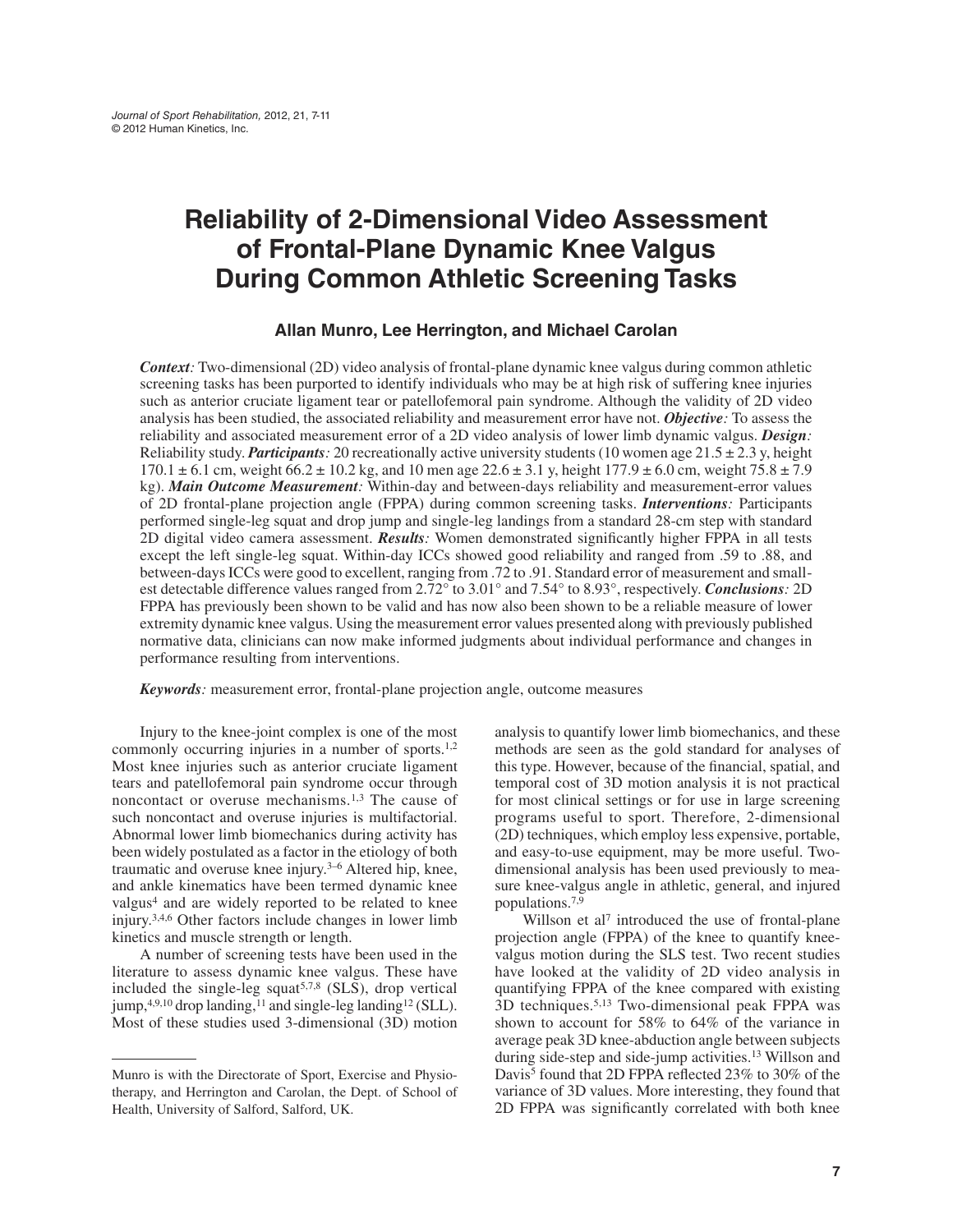external rotation and hip adduction, 2 major components of dynamic valgus. They concluded that although 2D analysis is not a substitute for 3D measurements of lower limb kinematics, it is useful for screening kneejoint FPPA to identify high-risk athletes.<sup>5,13</sup> Individuals who demonstrate excessive 2D knee valgus are thought to demonstrate 3D kinematics that leaves them at high risk of knee injuries such as anterior cruciate ligament tears and patellofemoral pain syndrome. Furthermore, 2D analysis may be useful for evaluating the value of training and intervention programs in reducing frontal-plane dynamic knee valgus.9

To date, only intraclass correlation coefficients for within-day reliability of FPPA have been presented,<sup>7</sup> with no study presenting measurement error values associated with these tests. Therefore, further investigation of the reliability of 2D FPPA is needed before it can be recommended for use in screening tests. If the reliability and measurement error of this screening method can be established, clinicians will be able to use the tests with confidence while also being able to evaluate individual performance more informatively. Therefore, the aim of this study was to assess the reliability and associated error measurement of 2D video analysis of lower limb dynamic valgus.

## **Methods**

#### **Participants**

Twenty recreationally active participants (10 women age  $21.5 \pm 2.3$  y, height  $170.1 \pm 6.1$  cm, weight  $66.2 \pm 10.2$ kg and 10 men age  $22.6 \pm 3.1$  y, height  $177.9 \pm 6.0$  cm, weight  $75.8 \pm 7.9$  kg), all of whom were university students, volunteered for the study. Subjects were required to be free from lower extremity injury, defined as any complaint that stopped them from undertaking their normal exercise routine, for at least 6 months before testing and have no history of lower extremity surgery. To qualify as recreationally active, subjects were required to participate in a minimum of 30 minutes of physical activity three times a week on a regular basis over the past 6 months, which included recreational and competitive sports. All participants gave written informed consent to participate, and the university research and ethics committee approved the research.

#### **Procedures**

Before testing, markers were placed on the lower extremity of each subject to approximate the radiographic landmarks employed by Willson et al<sup>7</sup> and Willson and Davis.<sup>5</sup> Markers were placed at the midpoint of the femoral condyles to approximate the center of the knee joint, midpoint of the ankle malleoli for the center of the ankle joint, and on the proximal thigh along a line from the anterior superior iliac spine to the knee marker. The midpoints were determined using a standard tape measure, and all markers were placed by the same experimenter. These

markers were used in order for FPPA of the knee to be determined from digital images using Quintic software package (9.03 version 17).

Testing took place on 2 force plates; this gave the participants a reference point and ensured that the trials were undertaken in front of the digital video camera (Sony Handycam DCR-HC37), which was wall mounted at a height of 60 cm, 10 m away from the force plates. Digital video footage was recorded at a standard 10× optical zoom throughout each trial to standardize the camera position between subjects, after which the footage was downloaded to Quintic. A single experimenter digitized the markers placed on the subject, enabling FPPA of the knee to be ascertained.

Participants were tested twice on day 1 (tests 1 and 2), with the tests separated by 1 hour, to assess withinday reliability. Participants were then tested again exactly 1 week later (test 3) at the same time of day to assess between-days reliability.

Subjects were allowed practice trials before each test until they felt comfortable; this was typically 2 or 3 trials. After familiarization each participant performed 3 trials of each test. Both legs were tested and analyzed for all tests.

**SLS.** Subjects were asked to stand on the test limb, facing the video camera. They were asked to squat down as far as possible, to at least 45° knee flexion, over a period of 5 seconds. Knee-flexion angle was checked during practice trials using a standard goniometer (Gaiam-Pro), then observed by the same examiner throughout the trials. There was also a counter for each participant over this 5-second period, in which the first count initiates the movement, the third indicates the lowest point of the squat and the fifth indicates the end. This standardizes the test for the participant, thereby reducing the effect of velocity on knee angles. Trials were only accepted if the subject squatted to the minimum desired degree of knee flexion and maintained balance throughout.

*Drop Jump.* Subjects stood with feet shoulder-width apart on a 28-cm-high step, 30 cm from the force plates. They were instructed to lean forward and drop from the step as vertically as possible, in an attempt to standardize landing height.<sup>14</sup> Subjects were required to land with one foot on each of the force plates, then immediately perform a maximal vertical jump, finally landing back on the force plates. There were no set instructions regarding arm movement, only for the subjects to perform the jump naturally. The initial landing from the step was used for analysis purposes.10

*Single-Leg Landing.* As with the drop-jump task, subjects dropped from a 28-cm step, again leaning forward and dropping as vertically as possible. They were asked to take a unilateral stance on the contralateral limb and to step forward to drop onto the force platform corresponding to the landing leg, ensuring that the contralateral leg made no contact with any other surface.<sup>10</sup>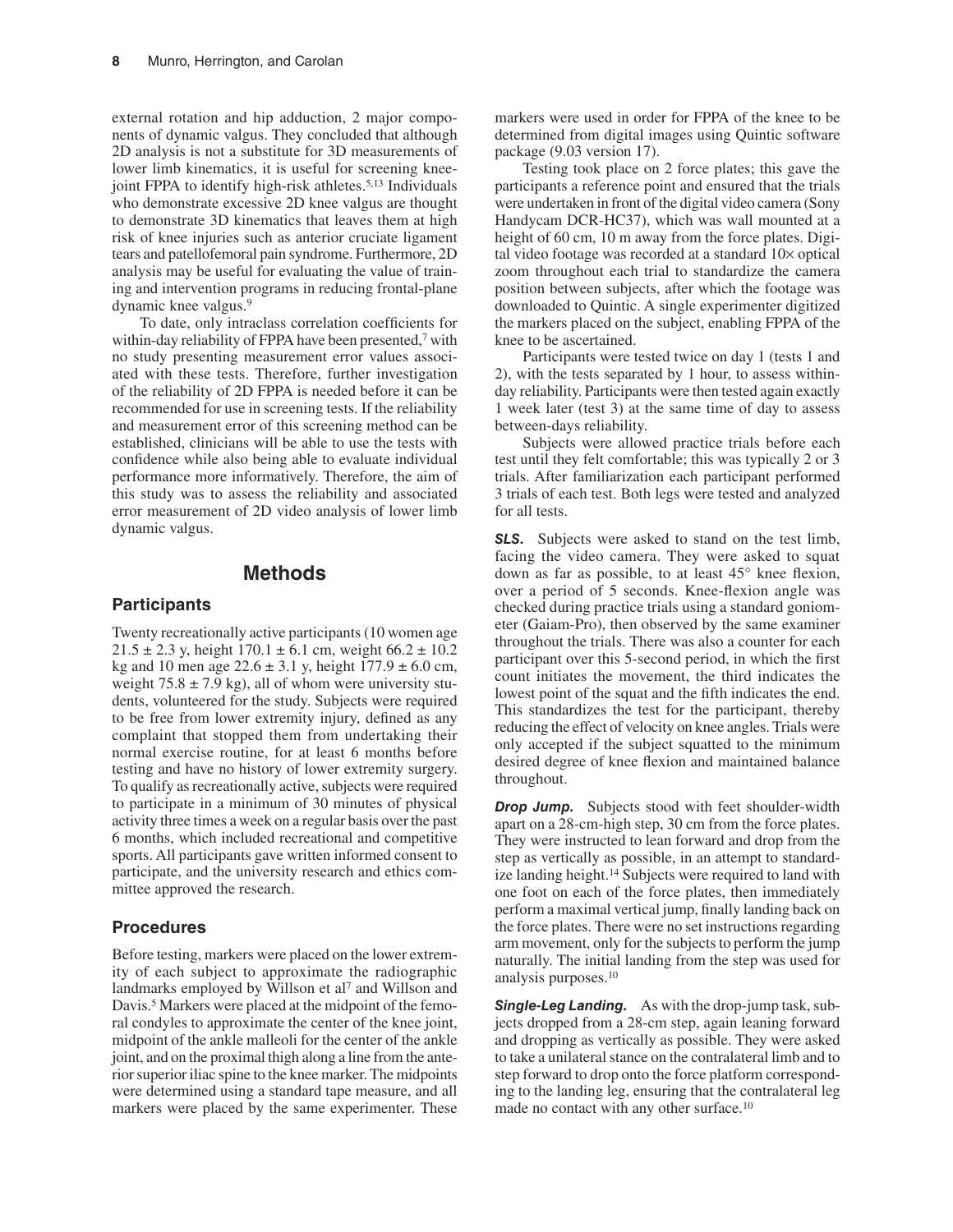*FPPA.* FPPA of the knee was measured as the angle subtended between the line from the markers on the proximal thigh to the knee joint and the line from the knee joint to the ankle<sup>7</sup> at the frame that corresponded with the point of maximum knee flexion, as shown in Figure 1. Positive FPPA values reflected knee valgus, excursion of the knee toward the midline of the body so that the knee marker was medial to the line between the ankle and thigh markers, and negative FPPA values reflected knee varus.

#### **Statistical Analyses**

All statistical analysis was conducted using SPSS for Windows version 16.0 (SPSS Inc, Chicago, IL). Independent *t* tests were carried out to assess differences between men and women and left and right legs. Alpha levels were set at .05 for all tests. Intraclass correlation coefficients  $(ICC_{3,1})^{15}$  assessed within- and between-sessions reliability, from which 95% confidence intervals (CI), standard error of measurement (SEM), and smallest detectable difference (SDD) were calculated to establish random error scores. ICC values were interpreted according to the following criteria<sup>16</sup>: poor <.40, fair .40 to .70, good .70 to .90, and excellent >.90.

SEM was calculated using the formula<sup>17</sup>

$$
SD (pooled) \times \sqrt{1 - ICC}
$$

and SDD was calculated from the formula18

$$
1.96 \times \sqrt{2} \times \text{SEM}
$$

#### **Results**

First, all data from tests 1–3 were analyzed for differences between sex and limbs. Women demonstrated significantly higher valgus ( $P < .05$ ) than men for all tests except SLS left  $(P = .057)$ , so men and women were analyzed separately for all further analysis. No differences were found between left and right legs ( $P > .05$ ) in either sex, so men and women were grouped during all further analysis.

Within-session reliability was shown to be good for all tests, with the exception of SLS in women. ICCs and 95% CIs are shown in Table 1. ICCs ranged from .59 to .88 for women, the SLS accounting for the fair score of .59, and men's ICCs ranged from .79 to .86.

#### **Table 1 Within-Day Intraclass Correlation Coefficients (ICC) and 95% Confidence Intervals (CI) for the 3 Tests**

| <b>Test</b>        | <b>ICC</b> | 95% CI      |  |
|--------------------|------------|-------------|--|
| Men                |            |             |  |
| single-leg squat   | .86        | $.77 - .92$ |  |
| drop jump          | .83        | $.72 - .90$ |  |
| single-leg landing | .79        | $.65 - .87$ |  |
| Women              |            |             |  |
| single-leg squat   | .59        | $.31 - .75$ |  |
| drop jump          | .88        | $.80 - .93$ |  |
| single-leg landing | .75        | $.58 - .85$ |  |
|                    |            |             |  |



**Figure 1** — Frontal-plane projection angle during (a) single-leg squat, (b) drop jump, and (c) single-leg landing.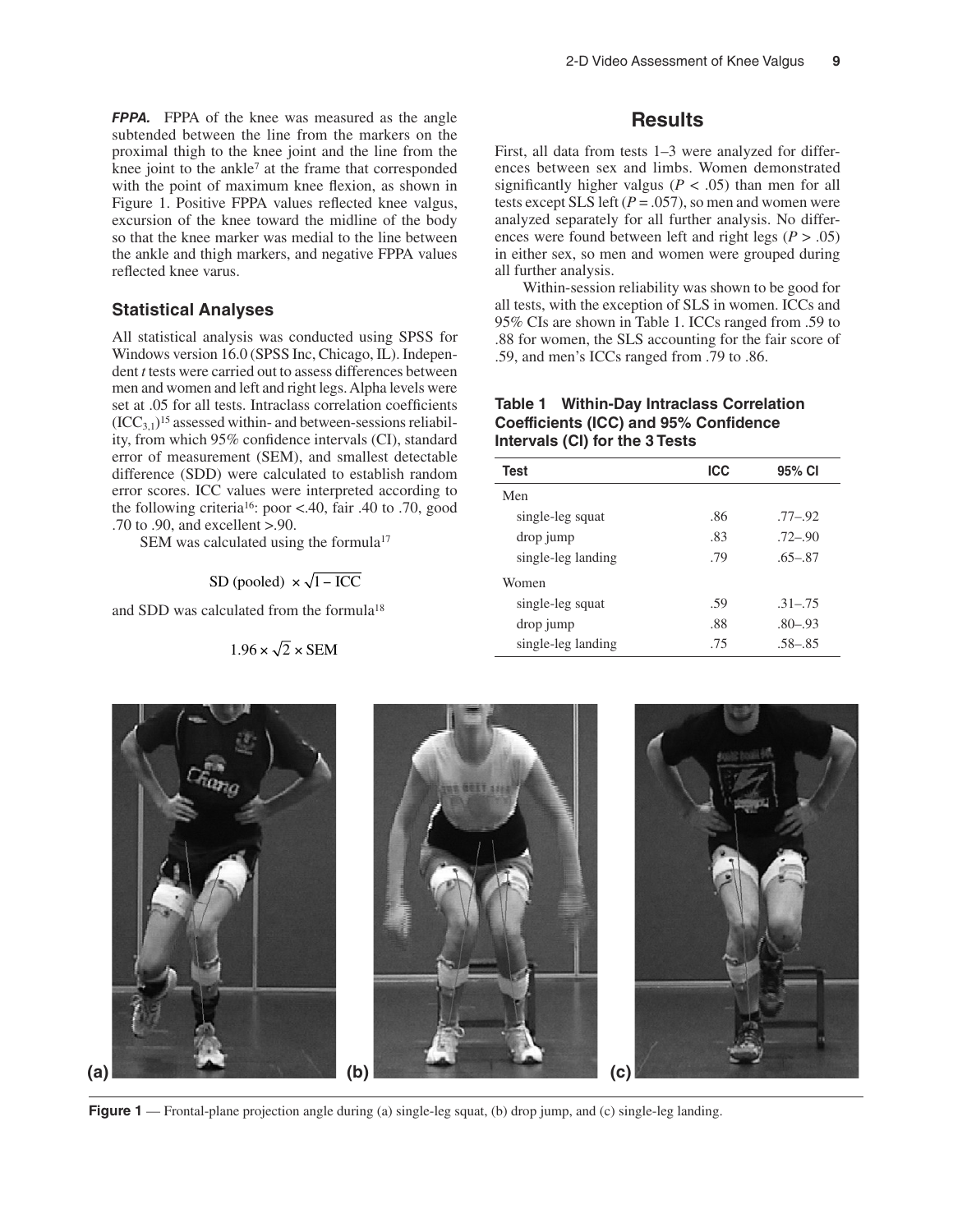Between-sessions reliability was good to excellent for all tests and can be seen in Table 2. ICCs ranged from .72 to .91 for women, with SLS again showing the lowest reliability, and .8 to .89 for men. SEM and SDD values can also be seen Table 2. SEM scores ranged from 2.72° to 3.22° and SDDs from 7.54° to 8.93°.

## **Discussion**

Dynamic knee valgus during common athletic tasks has been postulated as an injury risk factor for the knee-joint complex.3–6 Dynamic valgus can be assessed using a number of different screening tests.4,7,11,12 Most studies to date have used 3D methods to assess lower limb kinematics. Recently, however, the use of 2D video analysis has become more common because of its greater practicality.

The validity of 2D assessment of FPPA compared with 3D analysis has previously been established,<sup>5,13</sup> but the reliability of the 2D technique is not well established, especially with regard to test–retest repeatability.

The main aim of the current study was to assess the reliability of 2D digital video analysis of FPPA during SLS, drop jump, and SLL. The good to excellent ICC values suggest that 2D analysis of FPPA is reliable both within and between days. Our results, coupled with those of the validity studies mentioned, suggest that this method may be used in future research, clinical and large-scale screening projects to assess lower extremity dynamic valgus in the absence of more sophisticated 3D motion analysis, with confidence. It is interesting to note that the between-days reliability of the women's SLS was higher than within-day, but ICCs can be affected by a lack of variability within scores, which may be present within test sessions more than between sessions and may account for the lower ICC.

The second aim of the current study was to explore the measurement error with the use of 2D FPPA. The SEM provides an estimate of precision of a particular measurement and consequently a range within which an individual's true score is likely to lie.19 The SDD statistic gives an indication of the minimal change in

score between tests that can be regarded as statistically significant.18 Both the SEM and SDD are expressed in the same units as the original measurement. If these measurement error values for a specific test are known, changes between test sessions can be evaluated to determine whether any changes are true changes in individual performance or measurement error.<sup>20</sup> This is particularly important when assessing the effect of interventions on performance. For example, if a female athlete's 2D FPPA during the drop jump were measured before and after an intervention, we could be confident that her true score lies within 3° of the observed score on both occasions. Furthermore, if the athlete's 2D FPPA did not improve by at least 8.3° we could say that the intervention did not have a significant effect on her lower limb control during the drop-jump test.

Normative 2D FPPA values for the drop-jump and SLL tasks have been reported previously.<sup>10</sup> The authors of that study suggested that "average" performance resulted in values of 7° to 13° and 5° to 12° for the drop-jump and SLL tasks, respectively, in women and  $3^{\circ}-8^{\circ}$  and  $1^{\circ}-9^{\circ}$  in men. It was also suggested that subjects who demonstrate valgus FPPA values in excess of these normal values may be demonstrating kinematics that are detrimental and may increase the risk of injury to the patellofemoral joint or anterior cruciate ligament. Our results on healthy participants compare well to these values, with men's and women's mean SLL values of 4.69° and 7.33° and dropjump values of –5.51° and 8.15°, respectively. Many of the male participants presented with varus angles during the drop-jump task, which may account for the 8° difference from the normative values, and although participants in both studies were recreationally active, this does not account for the type of activity in which they participate and the effect this may have on their lower limb control.

As has been discussed, 2D FPPA measurements cannot substitute for the accuracy and magnitude of 3D lower extremity joint rotations during the athletic tasks. However, they do provide a reliable and valid measure of gross lower limb kinematics in the absence of 3D measurements. Although we controlled for the minimum

| <b>Test</b>        | <b>Mean</b> | <b>SD</b> | <b>ICC</b> | 95% CI      | <b>SEM</b> | <b>SDD</b> |  |  |
|--------------------|-------------|-----------|------------|-------------|------------|------------|--|--|
| Men                |             |           |            |             |            |            |  |  |
| single-leg squat   | 8.64        |           | .88        | $.82 - .93$ | 2.75       | 7.63       |  |  |
| drop jump          | $-5.51$     | 9.06      | .89        | $.83 - .93$ | 3.00       | 8.32       |  |  |
| single-leg landing | 4.69        |           | .80        | $.70 - .88$ | 2.72       | 7.54       |  |  |
| Women              |             |           |            |             |            |            |  |  |
| single-leg squat   | 11.07       |           | .72        | $.56 - .82$ | 3.22       | 8.93       |  |  |
| drop jump          | 8.15        | 10.02     | .91        | $.87 - .95$ | 3.01       | 8.34       |  |  |
| single-leg landing | 7.33        |           | .82        | $.72 - .88$ | 2.85       | 7.90       |  |  |

**Table 2 Overall Mean Values and Between-Days Intraclass Correlation Coefficients (ICC), 95% Confidence Intervals (CI), Standard Error of Measurement (SEM), and Smallest Detectable Difference (SDD) for the 3 Tests**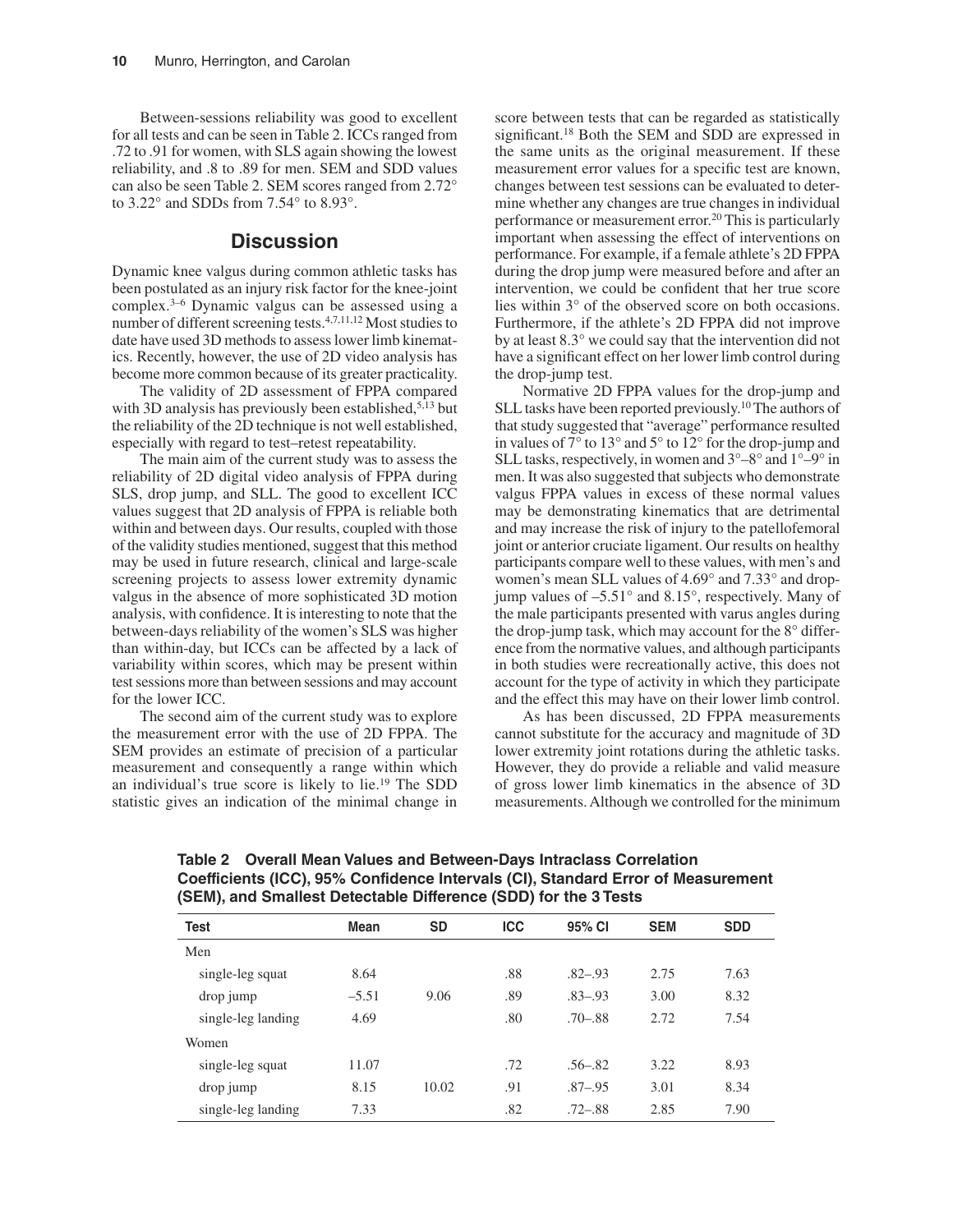knee-flexion angle, it is unclear whether increased knee-flexion angles affect the amount of dynamic knee valgus measured, and further investigation of this possible confounding factor is needed. Another limitation of this study is the population used. All subjects were healthy, recreationally active university students. It is unclear whether 2D FPPA may be influenced by age or by activity levels, so these results may not be applicable to elite athletes, injured, or adolescent and older age groups. Further study on other populations is required as a result. Finally, only intrarater reliability was assessed in this study; further study looking at interrater reliability is therefore required.

Although the drop-jump test has been linked to anterior cruciate ligament injury in female athletes and shown to be sensitive to changes in training,  $4.9$  the validity of the SLS and SLL tests with regard to injury prediction has not been studied. Two-dimensional assessment of these tests provides a simple, inexpensive, and reliable alternative for clinicians and with further validation may be useful for large-scale injury-risk screening.

# **Conclusion**

Now that the reliability, measurement error, and validity of 2D FPPA to assess dynamic knee valgus have been established, prospective injury-risk and intervention studies should employ this method to screen participants' lower limb mechanics. Using the SEM and SDD values presented in this article, clinicians and researchers can now make informed decisions on whether changes in performance are random error or true changes in individual performance.

#### **References**

- 1. Starkey C. Injuries and illnesses in the National Basketball Association: a 10-year perspective. *J Athl Train*. 2000;35:161–167.
- 2. Hootman JM, Dick R, Agel J. Epidemiology of collegiate injuries for 15 sports: summary and recommendations for injury prevention initiatives. *J Athl Train*. 2007;42:311– 319.
- 3. Ireland ML. Anterior cruciate ligament injury in female athletes: epidemiology. *J Athl Train*. 1999;34:150–154.
- 4. Hewett TE, Myer GD, Ford KR, et al. Biomechanical measures of neuromuscular control and valgus loading of the knee predict anterior cruciate ligament injury risk in female athletes: a prospective study. *Am J Sports Med*. 2005;33:492–501.
- 5. Willson JD, Davis IS. Utility of the frontal plane projection angle in females with patellofemoral pain. *J Orthop Sports Phys Ther*. 2008;38:606–615.
- 6. Souza RB, Powers CM. Differences in hip kinematics, muscle strength, and muscle activation between subjects with and without patellofemoral pain. *J Orthop Sports Phys Ther*. 2009;39:12–19.
- 7. Willson JD, Ireland ML, Davis I. Core strength and lower extremity alignment during single leg squats. *Med Sci Sports Exerc*. 2006;38:945–952.
- 8. Zeller BL, McCrory JL, Kibler WB, Uhl TL. Differences in kinematics and electromyographic activity between men and women during the single-legged squat. *Am J Sports Med*. 2003;31:449–456.
- 9. Noyes FR, Barber-Westin SD, Fleckenstein C, Walsh C, West J. The drop-jump screening test: difference in lower limb control by gender and effect of neuromuscular training in female athletes. *Am J Sports Med*. 2005;33:197–207.
- 10. Herrington L, Munro A. Drop jump landing knee valgus angle; normative data in a physically active population. *Phys Ther Sport*. In press.
- 11. Decker MJ, Torry MR, Wyland DJ, Sterett WI, Richard Steadman J. Gender differences in lower extremity kinematics, kinetics and energy absorption during landing. *Clin Biomech (Bristol, Avon)*. 2003;18:662–669.
- 12. Lawrence RK III, Kernozek TW, Miller EJ, Torry MR, Reuteman P. Influences of hip external rotation strength on knee mechanics during single-leg drop landings in females. *Clin Biomech (Bristol, Avon)*. 2008;23:806–813.
- 13. McLean SG, Walker K, Ford KR, Myer GD, Hewett TE, van den Bogert AJ. Evaluation of a two dimensional analysis method as a screening and evaluation tool for anterior cruciate ligament injury. *Br J Sports Med*. 2005;39:355–362.
- 14. Onate J, Cortes N, Welch C, Van Lunen B. Expert versus novice interrater reliability and criterion validity of the Landing Error Scoring System. *J Sport Rehabil*. 2010;19:41–56.
- 15. Rankin G, Stokes M. Reliability of assessment tools in rehabilitation: an illustration of appropriate statistical analyses. *Clin Rehabil*. 1998;12:187–199.
- 16. Coppieters M, Stappaerts K, Janssens K, Jull G. Reliability of detecting 'onset of pain' and 'submaximal pain' during neural provocation testing of the upper quadrant. *Physiother Res Int*. 2002;7:146–156.
- 17. Thomas JR, Nelson JK, Silverman SJ. *Research Methods in Physical Activity*. Champaign, IL: Human Kinetics; 2005.
- 18. Kropmans TJB, Dijkstra PU, Stegenga B, Stewart R, de Bont LGM. Smallest detectable difference in outcome variables related to painful restriction of the temporomandibular joint. *J Dent Res*. 1999;78:784–789.
- 19. Denegar CR, Ball DW. Assessing reliability and precision of measurement: an introduction to intraclass correlation and standard error of measurement. *J Sport Rehabil*. 1993;2:35–42.
- 20. Fletcher JP, Bandy WD. Intrarater reliability of CROM measurement of cervical spine active range of motion in persons with and without neck pain. *J Orthop Sports Phys Ther*. 2008;38:640–645.